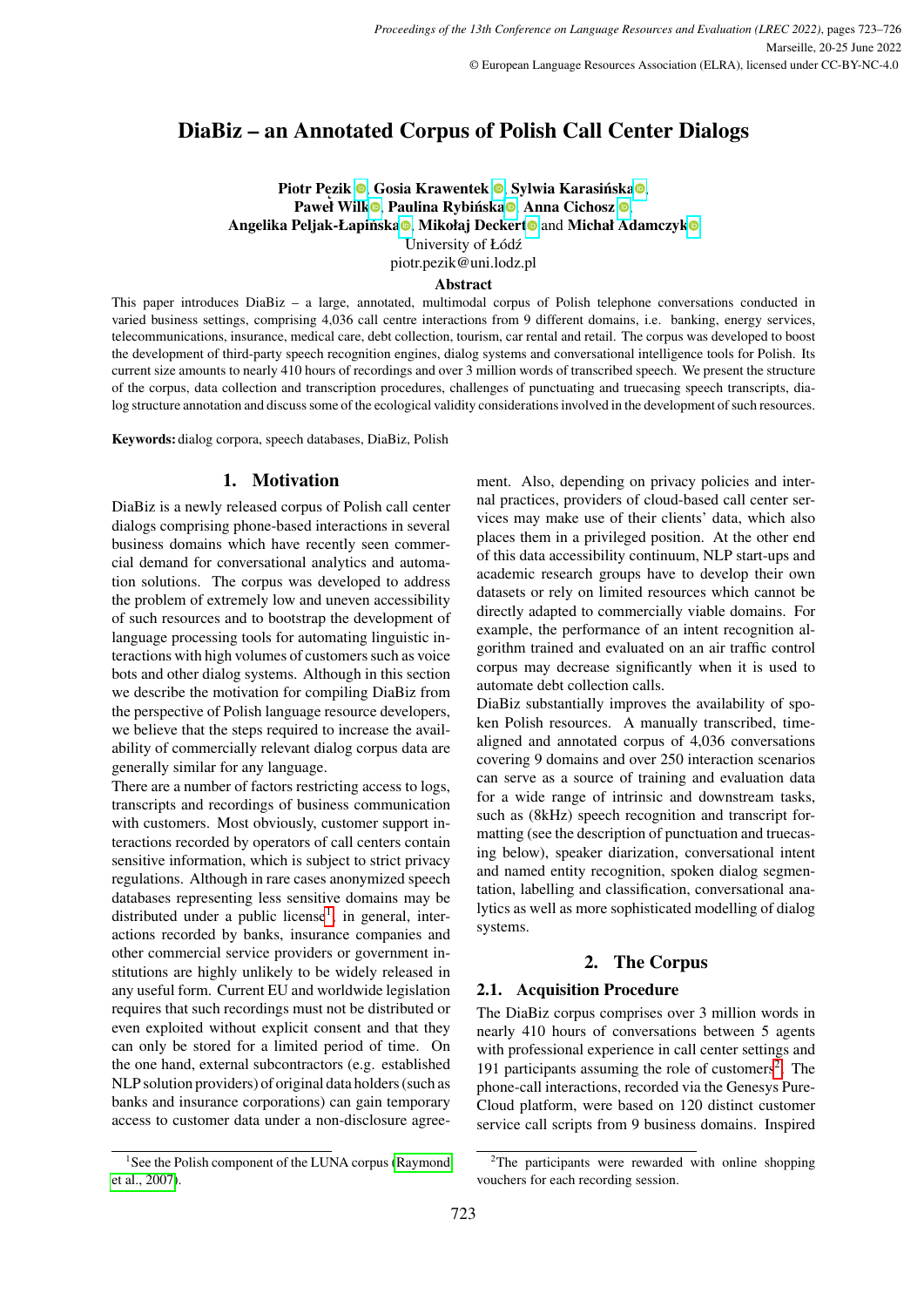by samples of real-life data, individual scripts were created in different versions, making up to a total of 251, to showcase some of the divergent paths one conversation may take. For example, a script revolving around unlocking the customer's online account, may be enacted in two ways. The agent may directly proceed to reset the password over the phone, or the customer may be informed that their ID must be updated in person, resulting in arranging an appointment at the branch. Each version of the script was then prepared in two variants separate for agents and participants. To maximise the authenticity and naturalness of the dialogs, the callers were given only a general context of their situation as a customer, whereas the agent's variant provided a more detailed view into the company policy and its procedures in a given domain. Participants were encouraged to improvise, incorporate follow-up questions and even go off-topic as long as the main customer issue from the script was retained. Conversations were recorded in one-hour sessions per participant, which on average included fifteen unique inbound and/or outbound interactions from varied domains. Callers used online personal data generators for customer identification purposes so that no real data was used. Any interactions in which participants broke character or ended the call prematurely, e.g. due to technical issues, were removed from the corpus.

# 2.2. Transcription, Punctuation and **Truecasing**

Recordings from the Genesys PureCloud platform were exported as 16-bit 8 kHz stereo WAV files. Speakers were recorded in separate channels, which made it technically possible to maintain very little speech overlap (occasional overlaps occurred when a participant talked hands free).

The separated agent/client channels of the recordings were first transcribed automatically using the VoiceLab ASR engine<sup>[3](#page-1-0)</sup> with an average word error rate (WER) of 14%.[4](#page-1-1) The transcriptions were then manually corrected using a dedicated web application. Ttranscribers fixed occasional diarization errors which resulted from crosschannel interference.

In the process of transcription correction, we also decided to develop and apply detailed guidelines for spoken dialog punctuation and truecasing. As a result, Dia-Biz can serve as a large training set for the development and evaluation of punctuation and truecasing models for spoken Polish. The DiaBiz transcripts were first punctuated automatically using a transformer-based sequential classification model trained on generally available transcripts of spoken Polish and subsequently manually corrected by a team of annotators. The punctuation guidelines had to be developed to reflect the characteris-

tics of spoken language, as the conventional rules governing punctuation in Polish were drawn up mostly for written text. Consequently, some of the highly frequent phenomena observable in spoken language are virtually omitted in traditional Polish punctuation guides, and to tackle this problem several new punctuation rules had to be included in the guidelines. After several iterations of inter-annotator agreement tests, we decided to limit the number of punctuation marks to the six symbols shown in Table [1.](#page-1-2) Commas and full stops are most widely employed. The ellipsis is the third most common punctuation mark used in transcriptions, which is mostly due to the fact that it is used to indicate common instances of hesitation. Exclamation marks and hyphens are more scarcely distributed across the material, the former being used to indicate emotional utterances. Detailed punctuation annotation guidelines are available on the DiaBiz website specified in the Availability section below.

| Symbol       | Name                 | Count   |
|--------------|----------------------|---------|
|              | Full stop            | 330,695 |
| ,            | Comma                | 345,628 |
| ?            | <b>Ouestion mark</b> | 42,786  |
|              | Excl. mark           | 790     |
|              | Ellipsis             | 83,975  |
|              | Hyphen               | 3,337   |
| <b>Total</b> |                      | 807,211 |

<span id="page-1-2"></span>Table 1: Counts of punctuation marks added to DiaBiz transcriptions

The impact of punctuation on the legibility of ASR transcripts is illustrated in the example below, which shows a single turn of an agent before (1) and after (2) applying both automatic and manual punctuation and truecasing corrections. The English translation of this passage is given in (3).

- (1) RawPL: rozumiem dobrze no to w takim razie ja sobie te wszystkie informacje zapisałam i jutro ktoś od nas wiem czy to będę ja czy inny konsultant zadzwoni do pana i będziemy ustalać indywidualną strategię działania dla pana dobrze
- (2) FormattedPL: Rozumiem. Dobrze, no to w takim razie ja sobie te wszystkie informacje zapisałam, i jutro ktoś od nas, nie wiem, czy to będę ja czy inny konsultant, zadzwoni do pana i będziemy ustalać indywidualną strategię dla pana, dobrze?
- (3) EN: I see. Okay, in this case I've written down all the information, and our consultant, either myself or somebody else, will call you tomorrow and we'll work out an individual solution for you, okay?

The benefits of such formatting go far beyond mere legibility of ASR transcripts. It has been claimed that a number of spoken language processing tasks such as

<span id="page-1-1"></span><span id="page-1-0"></span><sup>3</sup> See <https://voicelab.ai>.

<sup>4</sup>Benchmarks based on a test subset of DiaBiz showed that the average WER was 14% for VoiceLab's, 18% for Microsoft's and 28% for Google's Polish ASRs.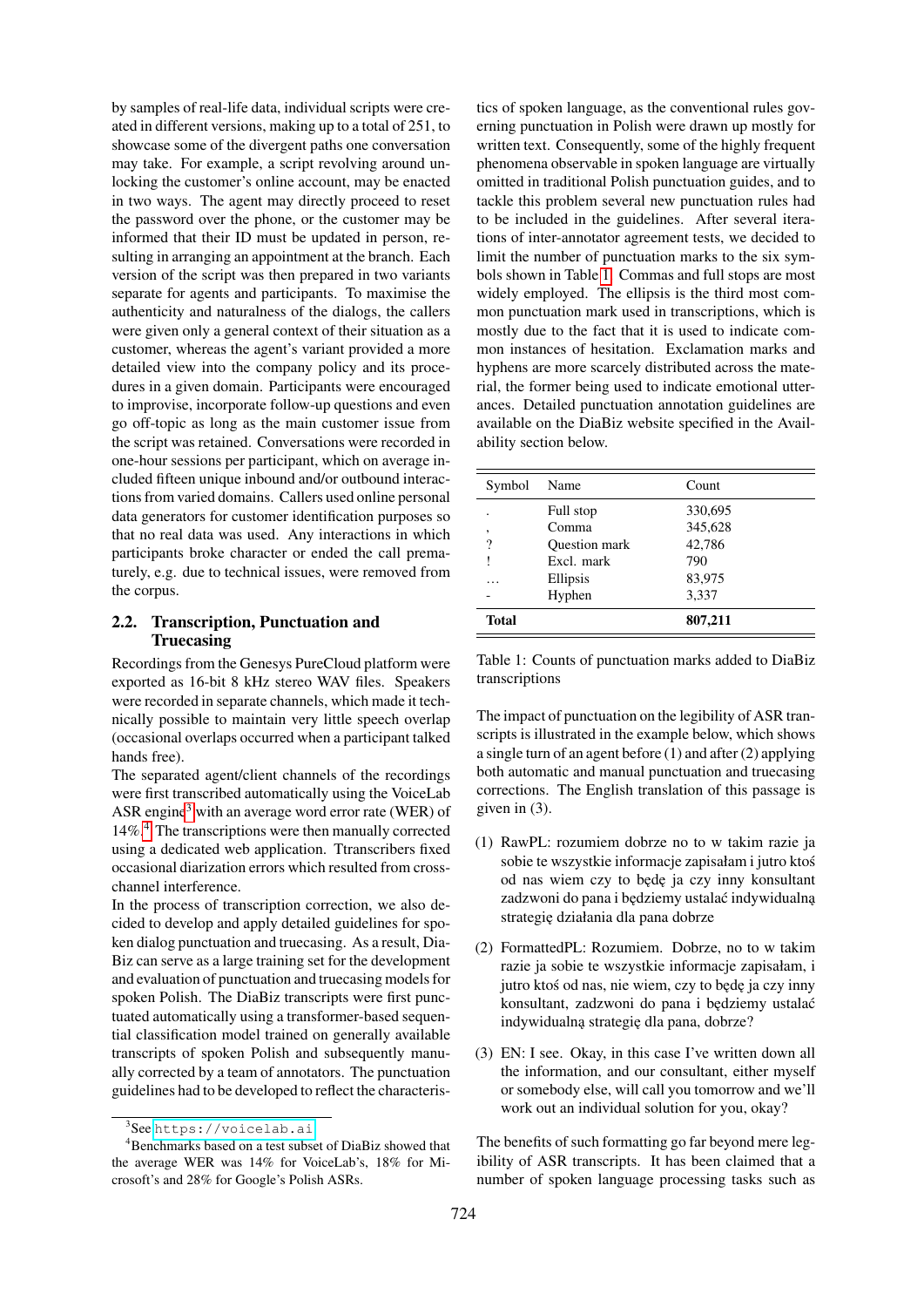segmentation, dialog modelling or entity recognition and linking depend on transcript punctuation and formatting [\(Pappagari et al., 2021\)](#page-3-1). This is partly due to the fact that so-called "universal" language models are pre-trained mostly on written language and they work more reliably on certain tasks with explicit segmentation and conventional character casing.

# 2.3. Current Contents

Tables [2,](#page-2-0) [3,](#page-2-1) [4](#page-2-2) and [5](#page-2-3) describe the current contents of DiaBiz for 9 business domain represented in the corpus. At the time of writing the transcripts are still undergoing a final review, hence the expected total number of words in Table [2](#page-2-0) and punctuation marks in Table [1](#page-1-2) may change slightly.

Table [2](#page-2-0) shows the total number of interactions and the estimated number of words for each domain.

| Domain             | # interactions | # words   |
|--------------------|----------------|-----------|
| <b>Banking</b>     | 907            | 773,858   |
| Car rental         | 246            | 189,741   |
| Debt collection    | 300            | 245,031   |
| Energy services    | 390            | 248,295   |
| Insurance          | 401            | 307,760   |
| Medical care       | 371            | 236,057   |
| Telecommunications | 700            | 416,333   |
| Tourism            | 451            | 674,066   |
| Retail             | 270            | 133,702   |
| <b>Total</b>       | 4,036          | 3,224,843 |

<span id="page-2-0"></span>Table 2: The number of interactions and the estimated number of words (excluding punctuation) per domain

The total amount of recorded speech shown in Table [3](#page-2-1) ranges from almost 93 hours in the banking domain to 24 for car rental. The distribution of talk time between domains (corresponding to the total number of words presented in Table [2\)](#page-2-0) shows that banking, tourism and telecommunications are the three largest domains in the corpus.

| Domain             | Length (HH:MM:SS) |  |
|--------------------|-------------------|--|
| Banking            | 92:56:54          |  |
| Tourism            | 86:23:10          |  |
| Telecommunications | 52:21:52          |  |
| Insurance          | 40:00:54          |  |
| Medical care       | 30:13:57          |  |
| Energy services    | 30:05:42          |  |
| Debt collection    | 29:23:56          |  |
| Car rental         | 24:07:07          |  |
| Retail             | 24:24:00          |  |
| <b>Total</b>       | 409:57:32         |  |

<span id="page-2-1"></span>Table 3: The amount of recorded speech per domain

The number of scripts and their versions is given in Table [4.](#page-2-2) The majority of scripts has either 2 or 3 versions designed to represent different actions taken by

interlocutors in the course of the interaction, hence the number of versions per domain can be two or sometimes three times larger than the total number of scripts. In terms of the number of scripts, banking is the largest domain with 26 distinct scripts and 57 versions. The domains of telecommunications and tourism are also represented. There are 18 scripts and accompanying 44 versions for telecommunications. While there are only 10 scripts for tourism, each of them has at least 3 versions amounting to 31 script versions in this domain. The domains of car rental and retail have the least amount of scripts and their versions.

| Domain             | # scripts | # versions |
|--------------------|-----------|------------|
| Banking            | 26        | 57         |
| Car rental         | 6         | 13         |
| Debt collection    | 10        | 15         |
| Energy services    | 15        | 24         |
| Insurance          | 11        | 25         |
| Medical care       | 14        | 19         |
| Telecommunications | 18        | 44         |
| Tourism            | 10        | 31         |
| Retail             | 10        | 23         |
| <b>Total</b>       | 120       | 251        |

<span id="page-2-2"></span>Table 4: The number of distinct scripts and versions per domain

As shown in Table [5,](#page-2-3) the majority of participants were females and university graduates. The average age of participants was 31.63 with the median of 30 and almost all of them spoke Polish as their mother tongue.

| Total number of<br>speakers |                                                              | 191                           |
|-----------------------------|--------------------------------------------------------------|-------------------------------|
| Gender                      | female<br>male                                               | 124<br>67                     |
| Education                   | secondary<br>student<br>higher                               | 36<br>26<br>129               |
| Age                         | $\leq$ 19<br>$20 - 29$<br>30-39<br>40-49<br>50-59<br>$>= 60$ | 7<br>83<br>69<br>22<br>6<br>4 |

<span id="page-2-3"></span>Table 5: Participants contributing to the corpus by gender, education and age

### 3. Ecological Validity

In the context of psychological and linguistic research methodologies the notion of *ecological validity* is defined as "the degree of correspondence between the research conditions and the phenomenon being studied as it occurs naturally or outside of the research setting"